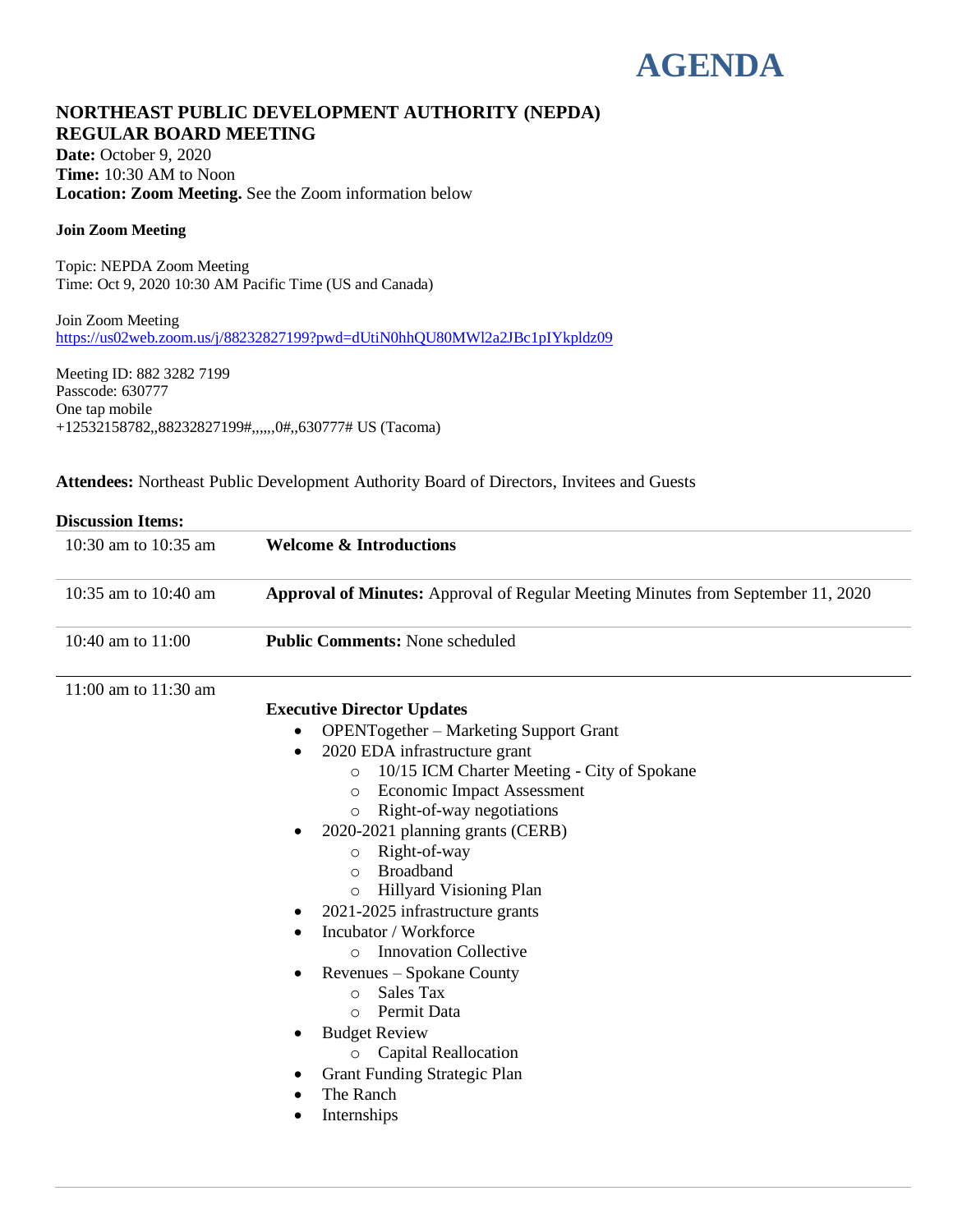# **AGENDA**

11:30 am to 11:55 am **Action Item No. 1: Resolution No. 2020-007.** Board approval authorizing the board chair to sign an Agreement with Greater Spokane Incorporated (GSI), to secure CARES Act grant funding available through the OPENTogether Marketing Support Grant Fund, which was awarded to the NEPDA and permission for the Executive Director to fulfill and implement the terms of the Agreement and ensure compliance. The Agreement amount is \$44,000. **Action Item No. 2: Resolution No. 2020-008.** Board approval authorizing the board chair to sign an engagement letter with Anastasi Moore Martin, to perform program-specific OPENTogether audit requirements. **Action Item No. 3: Resolution No. 2020-009.** Board authorizes the Board Chair to sign a contract with Tilladelse to develop a Hillyard Merchants Association website and related marketing and social media materials, as agreed to by the NEPDA and GSI in the OPENTogether Marketing Support Grant Fund Agreement. **Action Item No. 5: Resolution No. 2020-010.** Board authorizes the Executive Director and NEPDA legal counsel to create a new non-profit legal entity. The entity shall be named the "Hillyard Merchants Association." Its purpose is to market and otherwise support Hillyard area business.

11:55 am to 12:00 pm **Notable items, Around the Room, Closing**

**NEXT MEETING**: November 13, 2020, 10:30 AM to Noon. By Zoom, or at the Northeast Community Center, 4001 N Cook Street, Spokane, WA 99207 (south conference room, lower level).

# **DISCLOSURES**

**AMERICANS WITH DISABILITIES ACT (ADA) INFORMATION:** The City of Spokane is committed to providing equal access to its facilities, programs and services for persons with disabilities. Individuals requesting reasonable accommodations or further information may call, write, or email Human Resources at 509.625.6363, 808 W. Spokane Falls Blvd, Spokane, WA, 99201; or. Persons who are deaf or hard of hearing may contact Human Resources through the Washington Relay Service at 7-1-1. Please contact us forty-eight (48) hours before the meeting date.

**EXECUTIVE SESSION:** An Executive Session may be called during the meeting. The purpose must be announced and is limited by RCW 42.30.110. Examples include: (1) to discuss with legal counsel litigation, potential litigation and/or legal risks (RCW 42.30.110(1)(i)); (2) to consider the acquisition of real estate by lease or purchase when public knowledge regarding such consideration would cause a likelihood of increased price (RCW 42.30.110(1)(b)); and (3) to consider the minimum price at which real estate will be offered for sale or lease when public knowledge regarding such consideration would cause a likelihood of decreased price (final action selling or leasing public property shall be taken in a meeting open to the public)(RCW  $42.30.110(1)(c)$ ).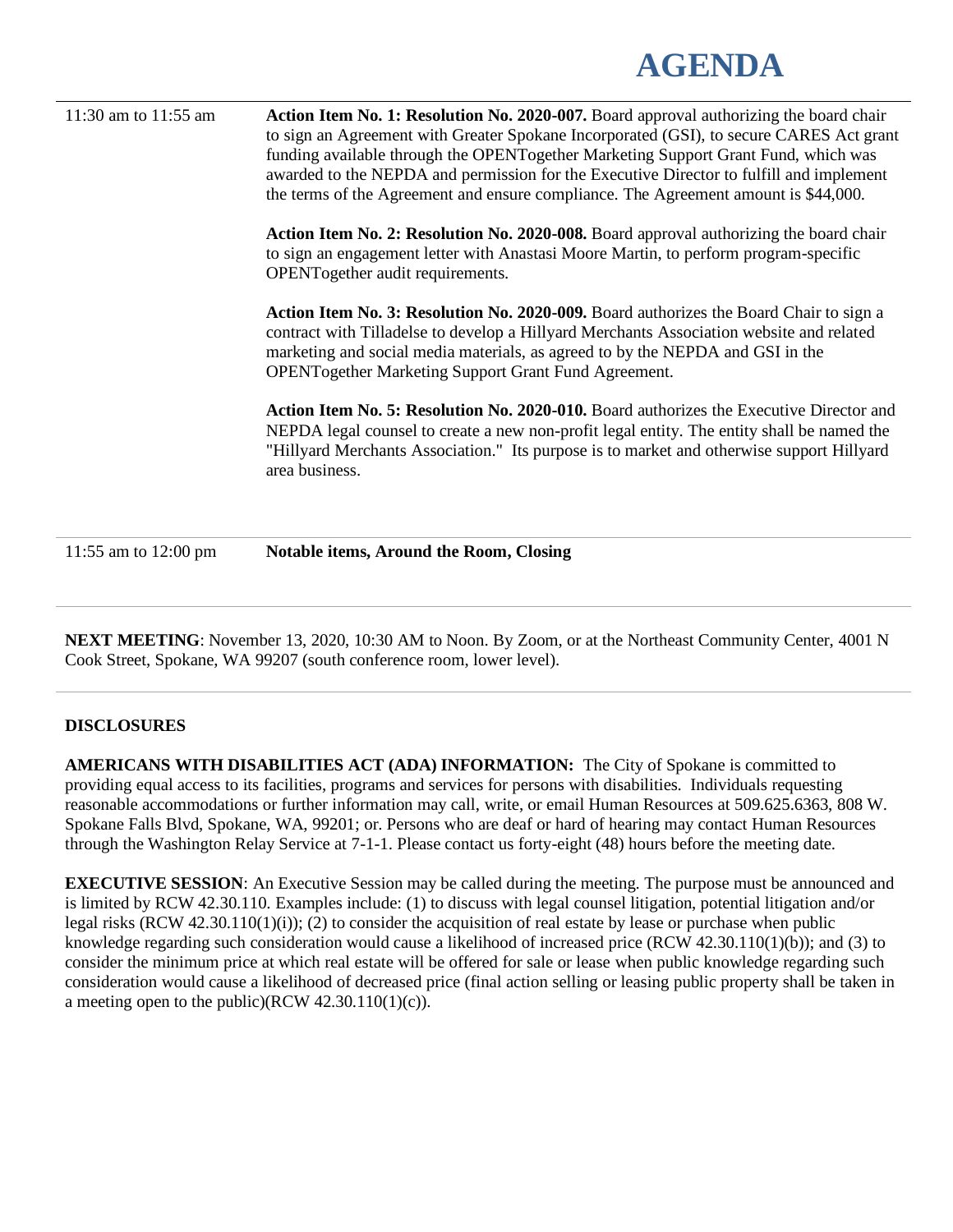# **NORTHEAST PUBLIC DEVELOPMENT AUTHORITY Date: September 11, 2020**

\_\_\_\_\_\_\_\_\_\_\_\_\_\_\_\_\_\_\_\_\_\_\_\_\_\_\_\_\_\_\_\_\_\_\_\_\_\_\_\_\_\_\_\_\_\_\_\_\_\_\_\_\_\_\_\_\_\_\_\_\_\_\_\_\_\_\_\_\_\_\_\_\_\_\_\_\_\_\_\_\_\_\_\_

# **Meeting called to order:** 10:30 AM

**Location:** Board Members and Public attendance via Zoom.

#### **Welcome and Introductions**

Commissioner Kerns noted that a quorum was present.

#### **Attendees**:

NEPDA Board of Directors

- Josh Kerns
- Michael Cathcart
- Scott Simmons
- Jordan Tampien
- Cheryl Stewart
- Cindy Wendle

#### Not in attendance:

- Gerry Gemmill, Board Member
- Megan Clark, Legal Counsel

#### Board Staff

• David Guthrie, Executive Director

#### Guests

- Ron Valencia, Spokane County
- Shae Blackwell, City of Spokane

# **Approval of Minutes**

Commissioner Kerns asked if anyone was opposed to voting to approve the following: Approval of: 1) Regular Minutes from September 11, 2020. Hearing no objections, a motion was made by Michael Cathcart to approve the all minutes. The motion was seconded by Josh Kerns. The motion passed unanimously.

# **Public Comment**:

No public comments

# **Board Updates**

No board updates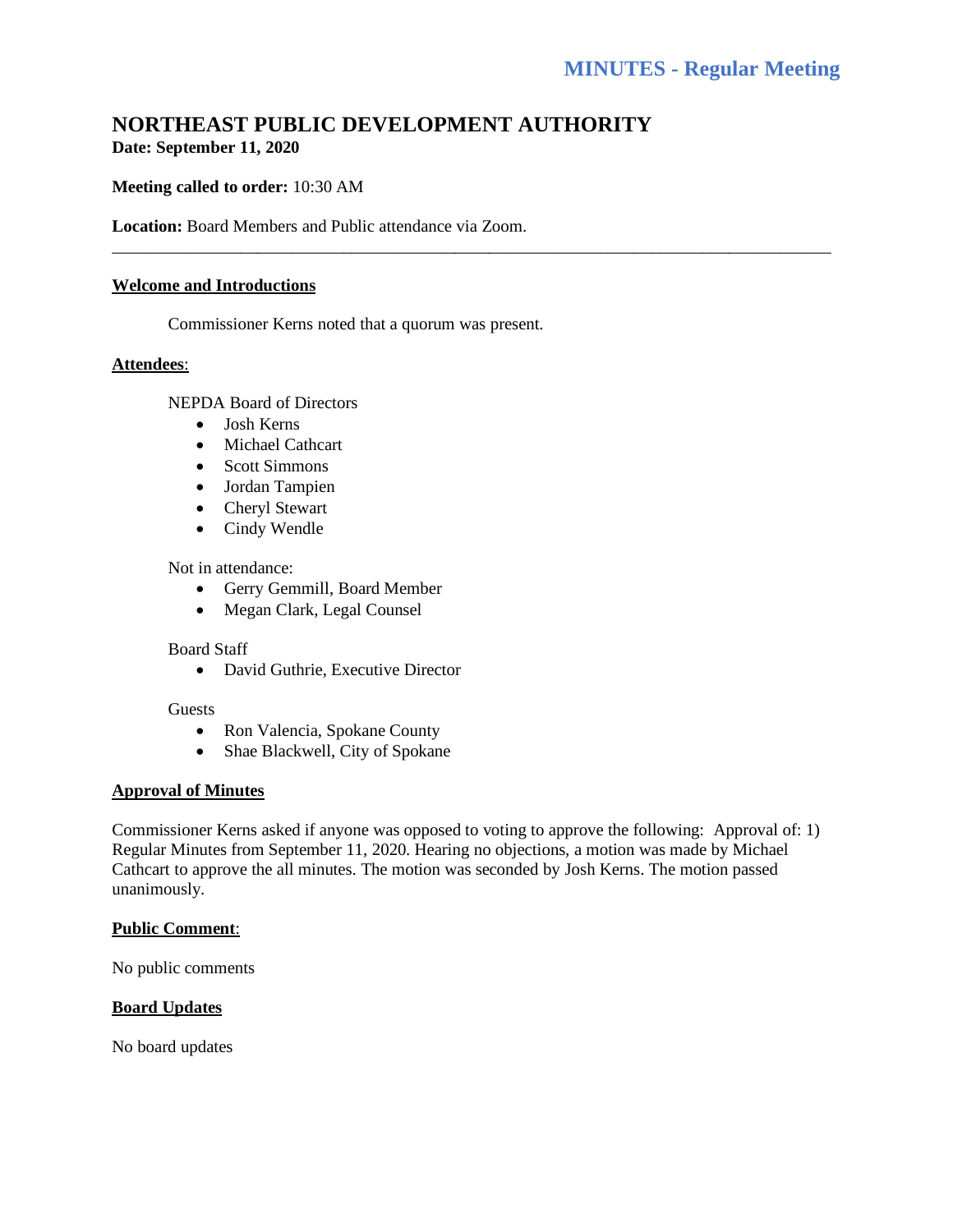# **Action Items**

**Action Item No 1:** Board to formally adopt "Make it Spokane" as the NEPDA's official trademark and brand for current and future use and Board approval authorizing the Executive Director in conjunction with legal counsel to reserve, apply for, and take all necessary action to secure a Washington State and/or Federally registered trademark for the brand/slogan "Make it Spokane" on behalf of the NEPDA.

A motion was made by Michael Cathcart to approve. The motion was seconded by Cheryl Stewart. The motion passed unanimously.

**Action Item No 2:** Board approval authorizing the Executive Director to approve Phase 2 Scope of Work to commence immediately, under the previously-approved contract with Tilladelse, to prepare visual materials for the NEPDA's brand under the brand/slogan "Make it Spokane".

A motion was made by Cheryl Stewart to approve. The motion was seconded by Michael Cathcart. The motion passed unanimously.

**Action Item No 3:** Board approval authorizing the board chair, in conjunction with legal counsel, to sign a professional service agreement to prepare a Hillyard Economic Impact Assessment, for submittal with the pending (NEPDA) EDA grant application. The purpose of the grant application is to secure funding to improve Wellesley Avenue, between Freya and Florida Streets. NTE \$10,000. The Executive Director outlined the scope of work and cost, including:

# o **Purpose:**

- o Grants (EDA and others)
- o WSDOT (justification to use NSC funding as a local match).
- o **Summary:** Analyze conditions before and after transportation improvements
	- o Establish Baseline
	- o Assume new roads (Wellesley, Freya, Myrtle, Havana and Rowan).
	- o Produce a 25-year development build-out forecast for the area
	- o Produce Economic Impact Analysis
		- New jobs (temporary and permanent)
		- Total wages generated
		- **•** Increase in market value of built property
		- Sales tax generated by development
		- **•** Property tax generated by development
	- o As needed, consultant will provide support for a NEPDA grant applications

Michael Cathcart asked whether the consultant could evaluate the highest and best use of land along Wellesley and Francis in the Economic Impact Assessment, and whether a CC3 overlay would generate more rapid and higher value development. The Executive Director advised that he would talk to the consultant about this adding this scope of work. A motion was made by Michael Cathcart to approve Action Item No. 3. The motion was seconded by Cindy Wendle. The motion passed unanimously.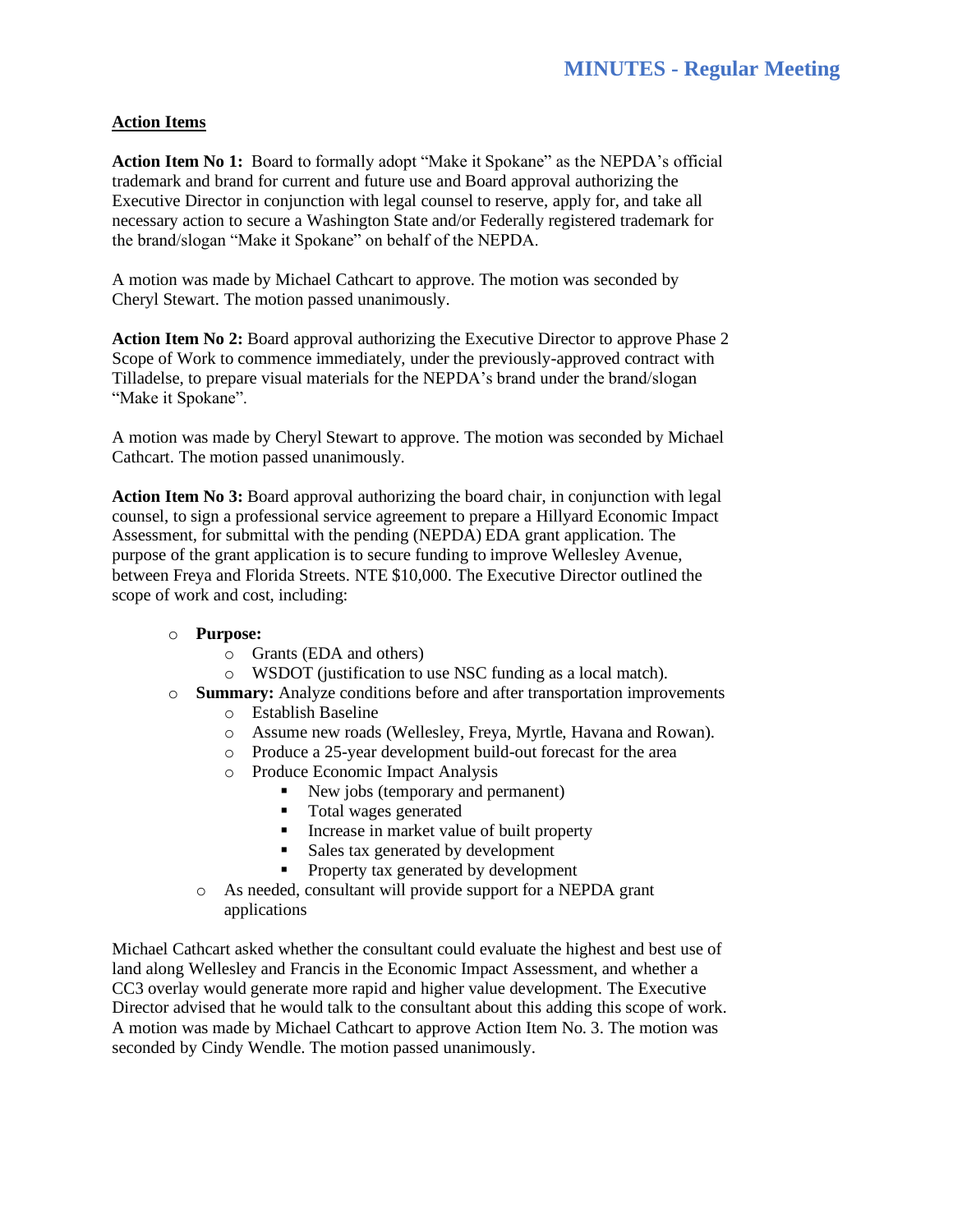# **Executive Director Updates**

• OPENTogether – Marketing Support Grant

The Executive Director advised that the NEPDA submitted an RFP response to GSI on 8/14 and 9/4, for a grant to develop the following:

**Website** for Hillyard Merchants Association

- o Highlight local businesses and events
- o Single repository of B2B and B2C online resources (multiple sites now, all of which are very poor quality)
- o Webinars
- o Goal is to mature into a relevant business association for Hillyard

**Internship** to support current business engagement

- o Recruitment
- o Newsletter
- o Webinars
- o Ecosystem map connecting businesses to community resources
- o Community events
- o Beautification
- o Uncover opportunities for business to support local community and vice versa

**Grants** to businesses to update current digital infrastructure

o Businesses must submit applications to receive grants.

Our goal is to help businesses survive/thrive in the pandemic induced 'new digital reality' by increasing awareness of businesses in the NEPDA, supporting increased B2B and B2C activity.

# • **2020 EDA Grant**

The Executive Director updated the Board on the status of our pending EDA grant to reconstruction Wellesley Ave., between Freya and Florida Streets, including:

- o Traffic Analysis nearly complete
- o Full 3-lane road may be needed due to "potential" Beacon Hill impact
- o Acquisition of additional ROW required.
- o The NEPDA will need to design the roads, create maps, legal descriptions, etc.
- o Negotiation with each property owner required.
- o Purchase and sale agreements are required for each parcel.
- o A large number of parcels will be affected.
- o The Economic Impact Analysis is required for WSDOT and EDA support.
- o WSDOT said we can use their NSC funding as a "local match" if we provide justification for the project/work.
- $\circ$  We have a call on 9/23 with the City of Spokane to confirm their agreement
- o Economic Analysis, road design, and traffic analysis will be sent to WSDOT. We need a letter from WSDOT indicating we can use NSC funding as a local match for State and Federal grants.

# • **2022 Build Grant**

The Executive Director noted that he would like to submit a 2022 Build Grant application to reconstruct Myrtle and Havana, between Wellesley and Francis, and Rowan Ave., between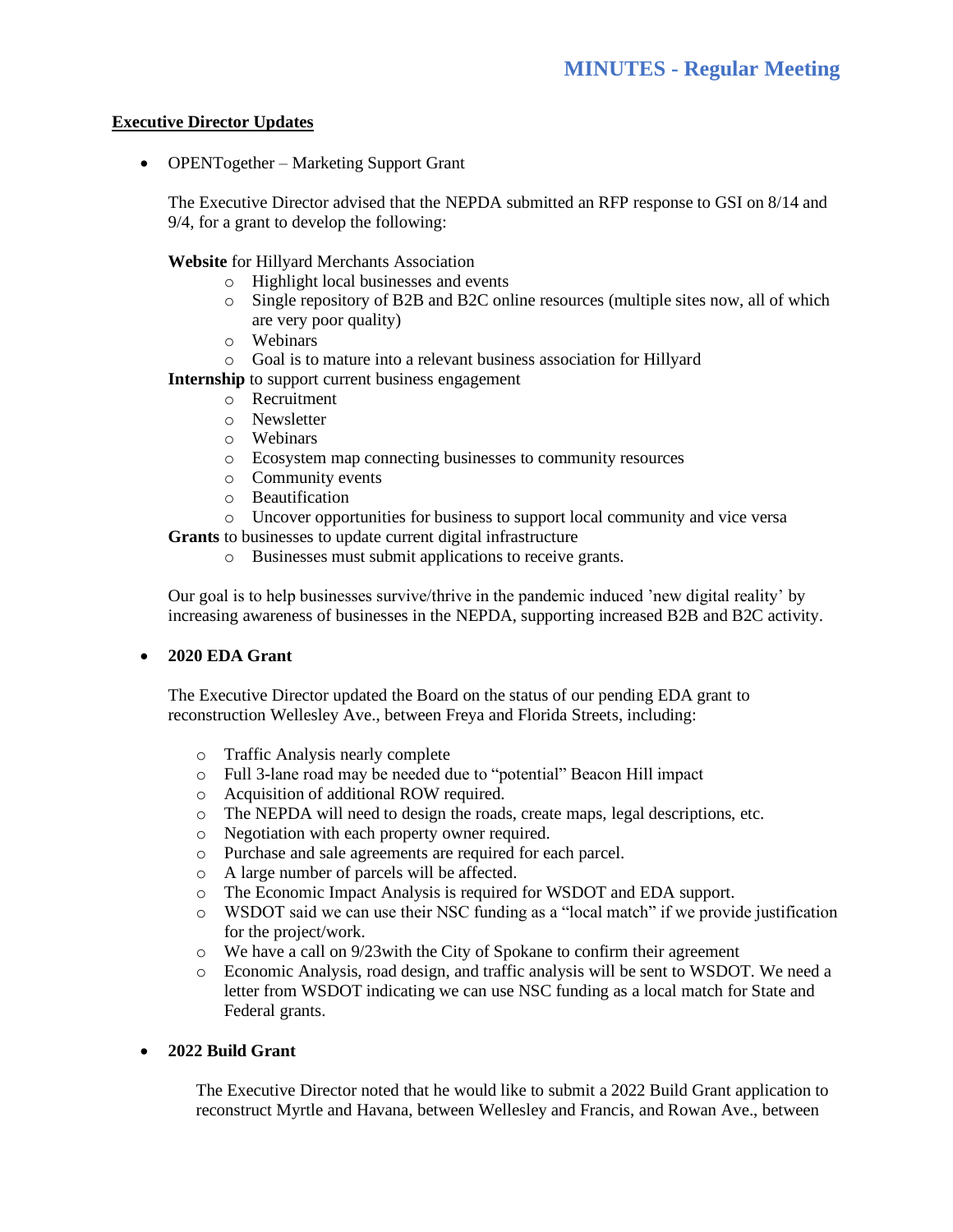Freya and Havana. He stated that a 2022 Build Grant application may not be possible due to the right-of-way that must be acquired prior to grant application submittal. A 2023 Build Grant is more likely, but we need to time the Build Grant application with the NSC Wellesley interchange work. Presently, the Wellesley interchange work is scheduled for completion in 2022, but may be delayed due to the pandemic. The reason we need to align our Build Grant with the NSC work is to use NSC funding as the local match for the grant. He also noted the following:

- o Road design required (20%)
	- Will the City do the 20% design work, or does the NEPDA need to budget for this work?
- o Right-of-way acquisition
	- Recommend retaining a right-of-way acquisition firm to support NEPDA effort  $(200+$  parcels)
	- 100% ROW agreement required.
	- $\blacksquare$  < 100% requires condemnation by City. Will the City support this?
	- NEPA complete (NEPA) concurrently with ROW acquisition

Scott Simmons said the City has the capability, but may not have the capacity to assist. He recommended speaking with Katherine Miller in Integrated Capital Management to confirm whether the City can support this effort. He also noted that the City Council has been reluctant to support condemnation proceedings in the past, and condemnations take several years to complete. The Executive Director said he would confirm the timing and process with NEPDA legal counsel.

Cheryl Stewart commented that a Build Grant requires strong legislative support at every level, and communication will be the key.

#### • **Innovation Collective**

The Executive Director summarized ongoing conversations with the Innovation Collective (IC), headquartered in Coeur d'Alene. He noted that the IC creates a co-working space, focused on small business formation, incubation, and acceleration. They are working on federal legislation in partnership with land grant universities in every state in the USA, focused on education, training, networking, and funding for small business, primarily in rural and disadvantaged communities. David Guthrie also noted that there is a short-term opportunity for the NEPDA to work with IC to provide IT support training between now and the end of the year. IC has partnered with Google to provide an accelerated training program. He noted that he will request CARES Act funding from Spokane County to support this short-term training initiative.

The IC Method includes

- o 70+ events per year
- o Tools to connect and learn
- o Mentorship and support
- o Funding (VC)
- o Community focus (industry vertical)
	- CDA Robotics
	- Utica, NY Sports Entertainment
	- Hernando County, FL Longevity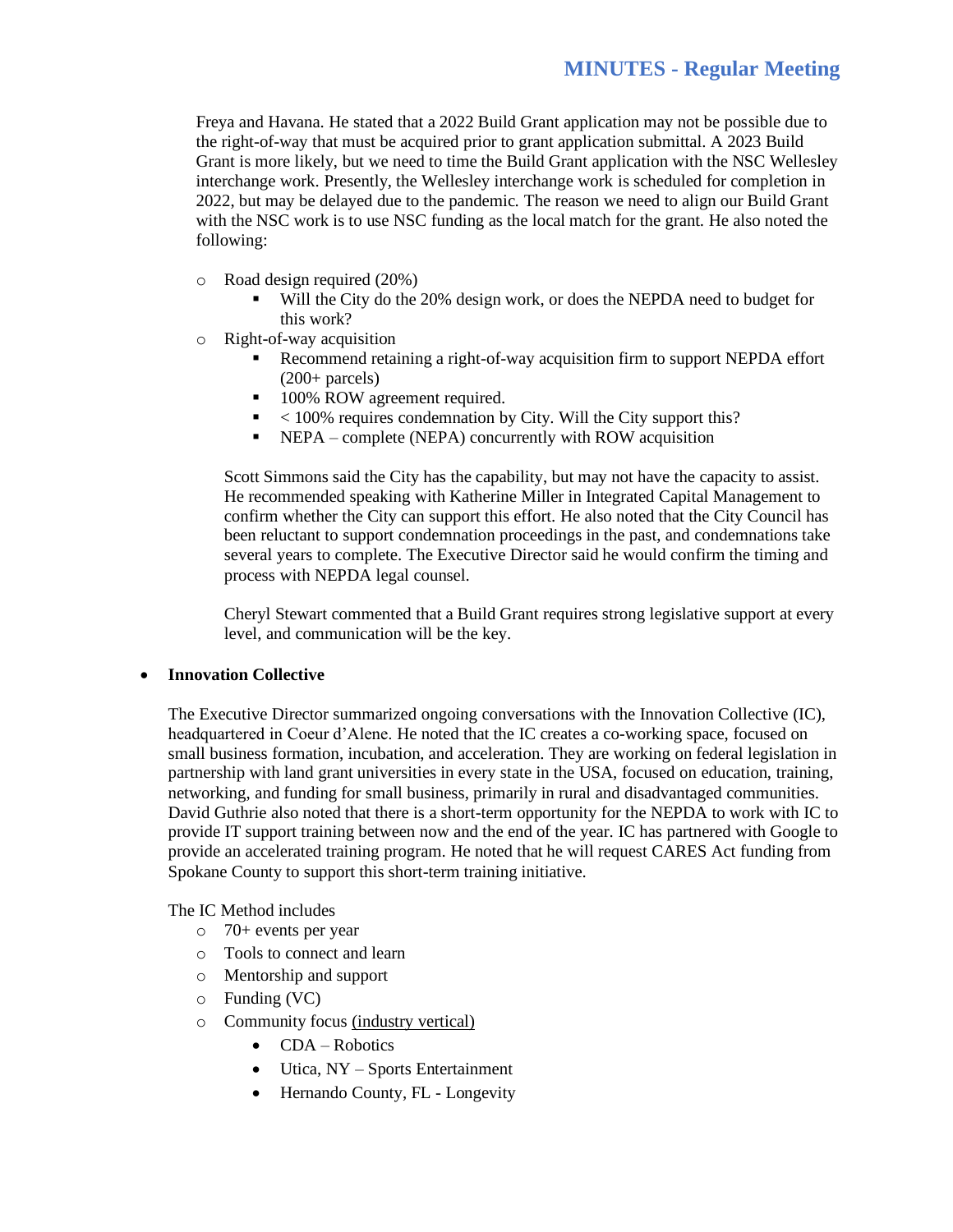- o Live, work, play, learn, create campuses
- o CARES Act funding for job training (Google) possible. Details pending
- o Standard program is a 3-year "ecosystem activation plan."
- o Funding required to build the community platform. After 3-years, operating revenue from real estate, memberships, corporate sponsors support 100% of the operation.

Goal: Locate an IC in downtown Hillyard

Cheryl Stewart asked whether the IC can be a partner in helping us get a merchants association up and running. The Executive Director said the IC focus is little different than the type of work typically performed by a merchants association, but he believed that they (IC) will be good partner, and will work with a merchants association to improve the Hillyard ecosystem. Josh Kerns advised that all CARES Act funding must be spent by 12/31/20. If we want to use CARES Act funding to launch the IC in Hillyard, we will need to show how the program is benefiting people directly impacted by Covid19. Michael Cathcart said the City deadline was November, not December. He also advised the Executive Director to confirm how other Counties are successfully using CARES Act funding to fund IC.

# • **Revenues – Spokane County**

o The Executive Director noted that Margaret Smith (Spokane County Budget Office) has retired, and that the PDA's are not receiving sales tax revenues. The three PDA Directors have set up bi-monthly meetings with the County to develop a process to insure timely payment of all revenues due to the PDA's. Next meeting is 9/23

# • **Budget Review**

- Budget
	- o \$50,000 received from the City of Spokane in July
		- o Assuming no revenues from Beacon Hill or ECP in 2020-2021. Note: ECP states they intend to break ground in 2021.
		- o Incremental revenue from City/County TBD
		- o Reduce consultant SOW to Top 5 priorities (2020: \$73,000, 2021: \$70,000). Priorities include:
			- Road design, engineering, right-of-way analysis
			- $\blacksquare$  3<sup>rd</sup> party studies to support grant applications
			- Grant applications
			- **■** Marketing  $&$  Communications, including NEPDA website
			- GIS and business database
	- o The NEPDA has cash flow through August 2021
	- o Capital Reallocation

This topic was raised at the August board meeting. At that time, Scott Simmons asked for a detailed summary explaining how the NEPDA could reallocate economic development funding from the city to other priorities. In response, the Executive Director provided a detailed analysis to the board, and summarized the data as follows:

o NEPDA estimated sales tax revenue from ECP Phase 1 is \$570,000.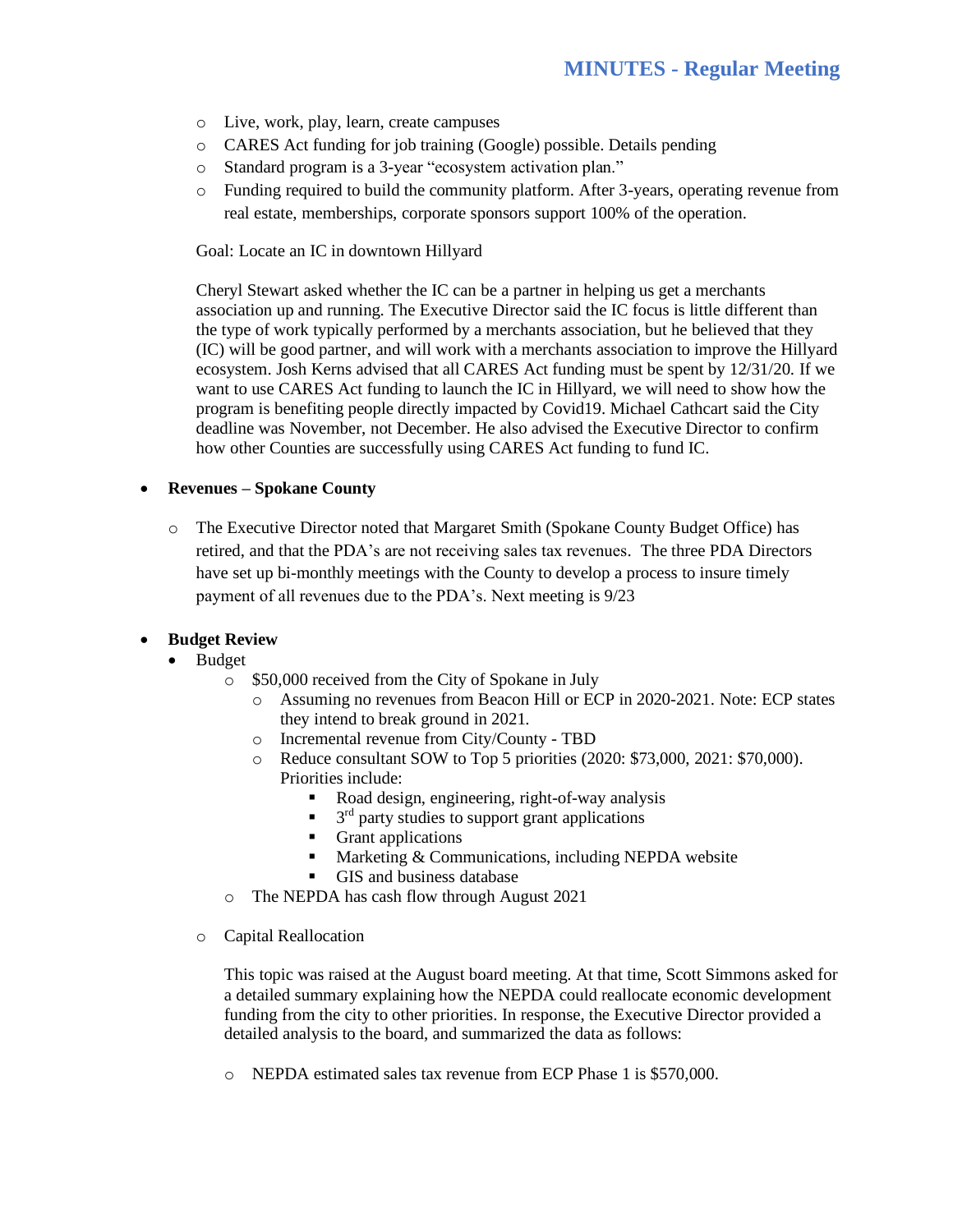- o NEPDA reimbursement expense obligation after completion of Phase 1, and dedication and acceptance of public roads, is \$339,758.
- o Unrestricted Phase 1 (NEPDA) capital is \$230,482
- o Conclusion: The NEPDA can use a portion of the funds dedicated for ECP public infrastructure reimbursement to increase NEPDA capital. Without additional capital, it will be impossible to continue to actively pursue/fulfill the mission of the PDA.

Cheryl Stewart noted that she approved the limited reallocation of ECP funding for economic development purposes, as long as the use is consistent with the terms of the original grant from the City. Josh Kerns said he also approved the reallocation, subject to the City's agreement. No decision by the board was taken on this matter.

#### • **Grant Funding Strategic Plan**

The Executive Director updated the Board as follows:

- o Initial objectives and funding matrix prepared. We need to prioritize objectives, and then align funding sources with objectives.
- o October board meeting will be dedicated primarily to the Grant Funding Strategic Plan, including a presentation by Stantec.

#### • **The Ranch**

The Executive Director provided a brief history of the Ranch site, and prior City Council agreement to donate The Ranch site to the NEPDA. He then suggested that the donation of this land would allow the NEPDA to develop a small business industrial park, generating cash flow for the PDA, which could be reinvested into additional economic development activities. It would also be a catalyst for additional private development in the area, and would be perceived as a strong advantage for State and Federal grants. He asked Scott Simmons to inquire whether the City will consider donating The Ranch to the NEPDA. Scott advised that the City needs the site for street related activities, including stockpiling of asphalt grindings, painting, and truck driver training. Dave Guthrie noted that he had spoken with Gerry Gemmill, who said that he believed the County had well located site that could accommodate both the City and County. Scott said that the City has lost a lot of real estate, and the remaining sites are critical.

Conversation ensued. Michael Cathcart suggested the possibility of an RFP to the development community. In this scenario, the City and or NEPDA would issue an RFP to developers interested in buying and developing The Ranch. Scott indicated he was generally supportive of the RFP concept. He explained that he would have to discuss this internally at the City, and would respond to the Executive Director after doing so. Jordan Tampien asked whether the City was using all of the site (10 acres). Scott Simmons and David Guthrie said "no." Scott advised that the City had looked at consolidating its operations on the site, e.g. to ~5 acres. He thought there had been a site plan created showing how this could be done. Jordan noted that a new 5-acre industrial development on the site would be a huge catalyst for the NEPDA.

#### • **Pending Projects**

The Executive Director noted that following projects have been through a pre-development meeting with the City. This is not a guarantee that development will occur, but an indication of development interest/plans.